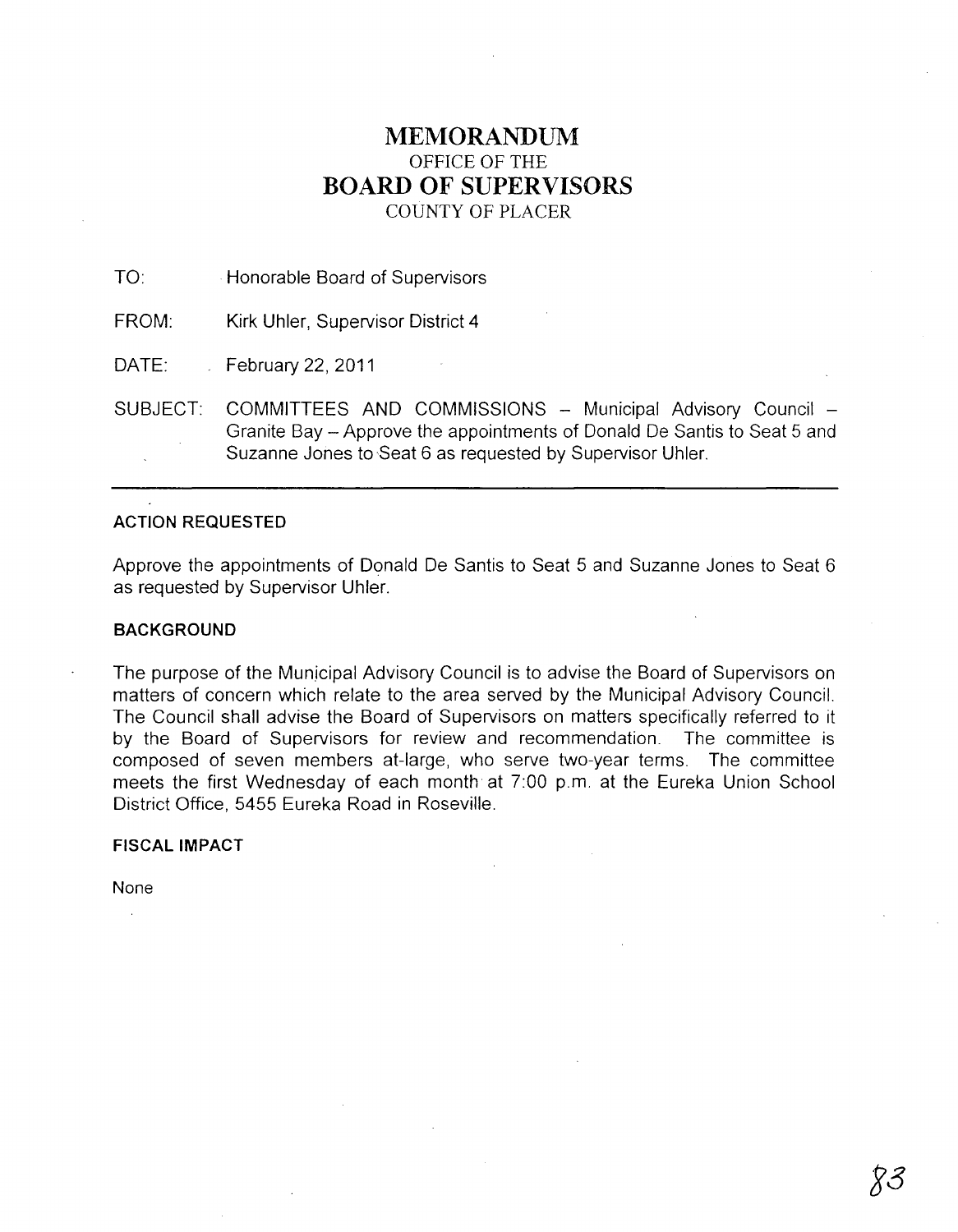|                                                                                                                                                                                                                                                         | <b>PLACER COUNTY</b><br><b>BOARD OF SUPERVISORS</b><br><b>APPLICATION FOR MEMBERSHIP ON</b><br><b>ADVISORY BOARD OR COMMISSION</b>                                                                                                     | <b>RECEIVED</b><br><b>DEC 0 8 2010</b><br>CLERK OF THE<br><b>BOARD OF SUPERVISORS</b> |
|---------------------------------------------------------------------------------------------------------------------------------------------------------------------------------------------------------------------------------------------------------|----------------------------------------------------------------------------------------------------------------------------------------------------------------------------------------------------------------------------------------|---------------------------------------------------------------------------------------|
|                                                                                                                                                                                                                                                         |                                                                                                                                                                                                                                        |                                                                                       |
| APPLICATION FOR MEMBERSHIP ON: GRANITE BAY MUNICIPAL Advises Council (MDC)<br>IF THIS BOARD/COMMISSION/COMMITTEE CALLS FOR A SPECIFIC TYPE MEMBER, PLEASE INDICATE THE<br>POSITION FOR WHICH YOU ARE APPLYING Member of MAC, Advisory Count il<br>NAME: |                                                                                                                                                                                                                                        |                                                                                       |
| SUPERVISORIAL DISTRICT IN WHICH YOU RESIDE: $\mathcal{D}_1$ struct $\mathcal{A}$<br>DAYS: $OPEN$<br>TIMES YOU ARE AVAILABLE FOR MEETINGS:<br>TIMESOPEN<br>EMPLOYMENT EXPERIENCE/PROFESSION (A RESUME MAY BE ATTACHED): See & MACh(d. Rosume             |                                                                                                                                                                                                                                        |                                                                                       |
| ORGANIZATION/COMMUNITY EXPERIENCE: DIRECTUR/Secretions Fur Los Lages<br>ASSOCIATION · LOS LAGUS SOCIAL COMMITTE: COMMUN                                                                                                                                 |                                                                                                                                                                                                                                        |                                                                                       |
| Representant to Los Laps Community<br>EDUCATIONAL EXPERIENCE: BS. MA MEA                                                                                                                                                                                |                                                                                                                                                                                                                                        |                                                                                       |
|                                                                                                                                                                                                                                                         | APPLICATIONS WILL BE RETAINED FOR TWO YEARS                                                                                                                                                                                            |                                                                                       |
| APPLICATION MUST BE FILED WITH THE CLERK OF THE BOARD OF SUPERVISORS<br>175 FULWEILER AVENUE, ROOM 101, AUBURN, CALIFORNIA 95603                                                                                                                        |                                                                                                                                                                                                                                        |                                                                                       |
| 12/7/10<br>DATE:                                                                                                                                                                                                                                        | donald Nale 1.<br>SIGNATURE                                                                                                                                                                                                            |                                                                                       |
|                                                                                                                                                                                                                                                         | <u> La propincia de la propincia de la propincia de la propincia de la propincia de la propincia de la propincia d</u><br>La propincia de la propincia de la propincia de la propincia de la propincia de la propincia de la propincia |                                                                                       |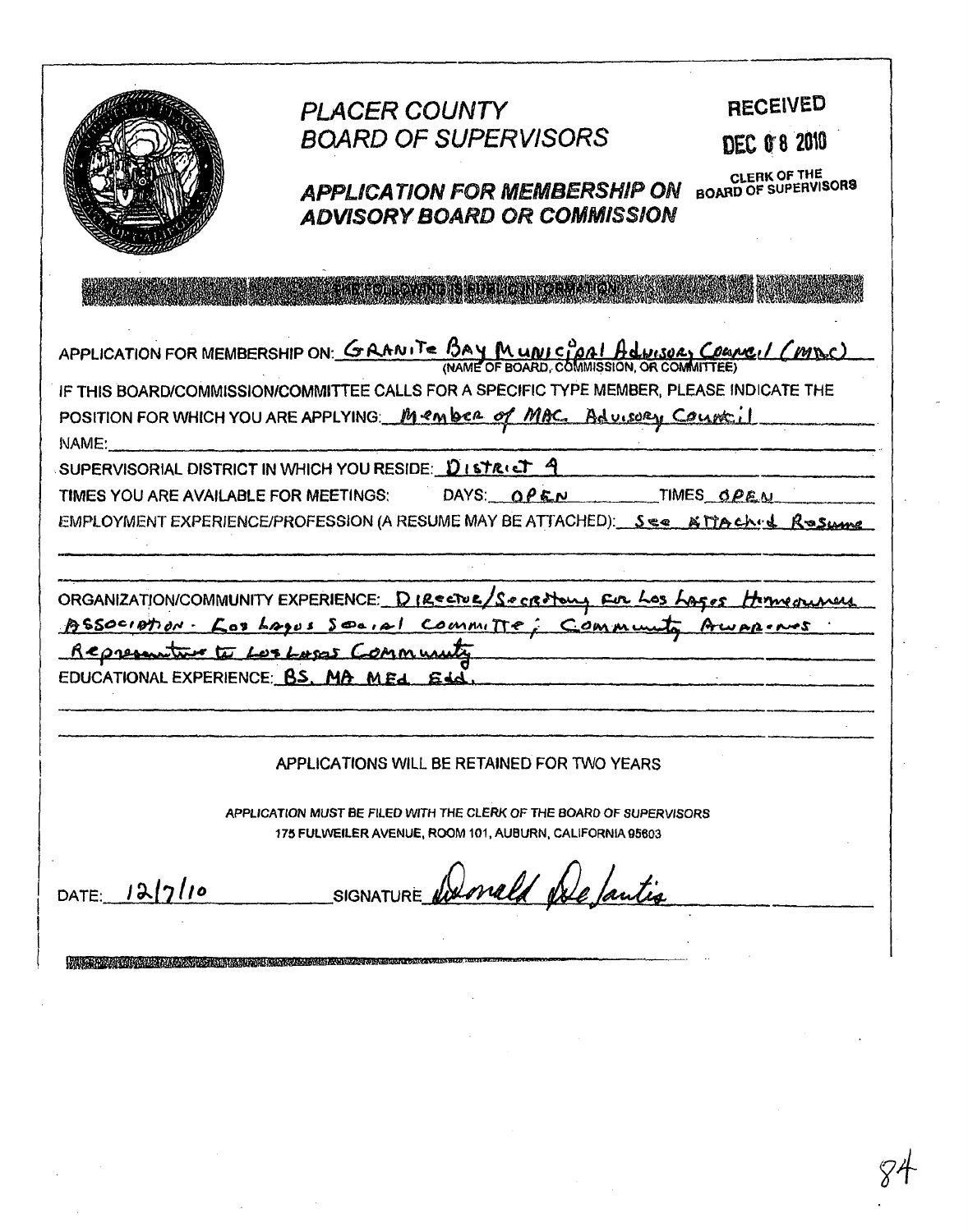# DONALD A. DE SANTIS

## BACKGROUND AND EXPER1ENCES

A. Educational Background

1. B,S. - Business- Ohio State University

2. MA- Education- California State University @ Los Angeles

3. Advanced Masters M.ED. Personnel Administration-University of Southern California

4. Doctorate- Finance and Adminlstratlon- University of Southern California

B. Employment

1. Superintendent of Schools

2. Dean of the University of Phoenix

C. Service 'Organlzatlons

1. President of Rotary Club

2. Social Committee- Los Lagos

D. Business Background

1. Owner/CEO of Vidon Corp.-Commodities

2. Former owner of a small Bank

3. Owner/CEO of Zoom Property Sales- Mortgages and Real Estate Investments

E. Awards

1. Outstanding Superintendent of Schools

2. National Outstanding Leadership Award- University of Southern California

3. A Educational Seminar Room named In my honor- University of Southern California

F. Military

1. Air-Force-Pilot

#### INTEREST IN SERVING

I would like to have the opportunity to serve the Granite Bay Community as a member of the Granite Bay Municipal Advisory Council (MAC). I feel that I am a good listener, and I have had the leadership experiences that have prepared me to represent the Community effectively as a member of the Council. Thank you for your consideration.

gs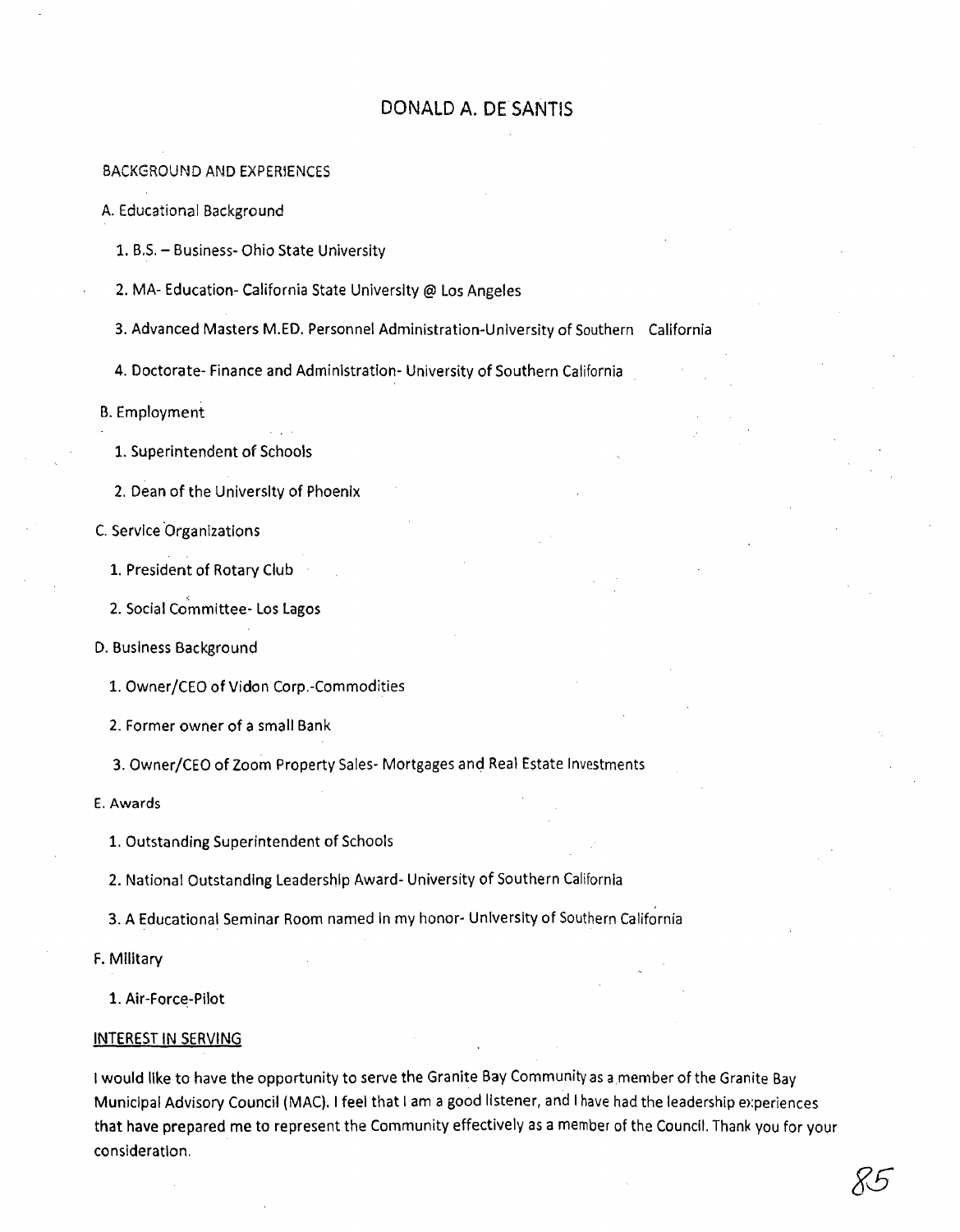

# PLACER COUNTY **BOARD OF SUPERVISORS**

THE ROLLOWING IS RUBLED IT OR YA

# **APPLICATION FOR MEMBERSHIP ON** ADVISORY BOARD OR COMMISSION

Granite Bay Municipal Advisory Council APPLICATION FOR MEMBERSHIP ON: (NAME OF ROABD, COMMISSION, OR COMMUTEE)

IF THIS BOARD/COMMISSION/COMMITTEE CALLS FOR A SPECIFIC TYPE MEMBER, PLEASE INDICATE THE POSITION FOR WHICH YOU ARE APPLYING:  $G$  $\beta$  *N* $A$ <sup> $\alpha$ </sup>

NAME: Suzanne Jones

Ť

SUPERVISORIAL DISTRICT IN WHICH YOU RESIDE:

DAYS: Menday - Friday

District 4

TIMES YOU ARE AVAILABLE FOR MEETINGS: TIMES After 5:30 p.m. See Attached Resume EMPLOYMENT EXPERIENCE/PROFESSION (A RESUME MAY BE ATTACHED):

ORGANIZATION/COMMUNITY EXPERIENCE: See Attached Resume

EDUCATIONAL EXPERIENCE: See Attached Resume

# APPLICATIONS WILL BE RETAINED FOR TWO YEARS

APPLICATION MUST BE FILED WITH THE CLERK OF THE BOARD OF SUPERVISORS 175 FULWEILER AVENUE, ROOM 101, AUBURN, CALIFORNIA 95603

DATE: May **SIGNATURE** 

THE FOLLOWING IS CONSIDERED CONFIDENT ALL INFORMATION FOR REACER COUNTY STAFF USE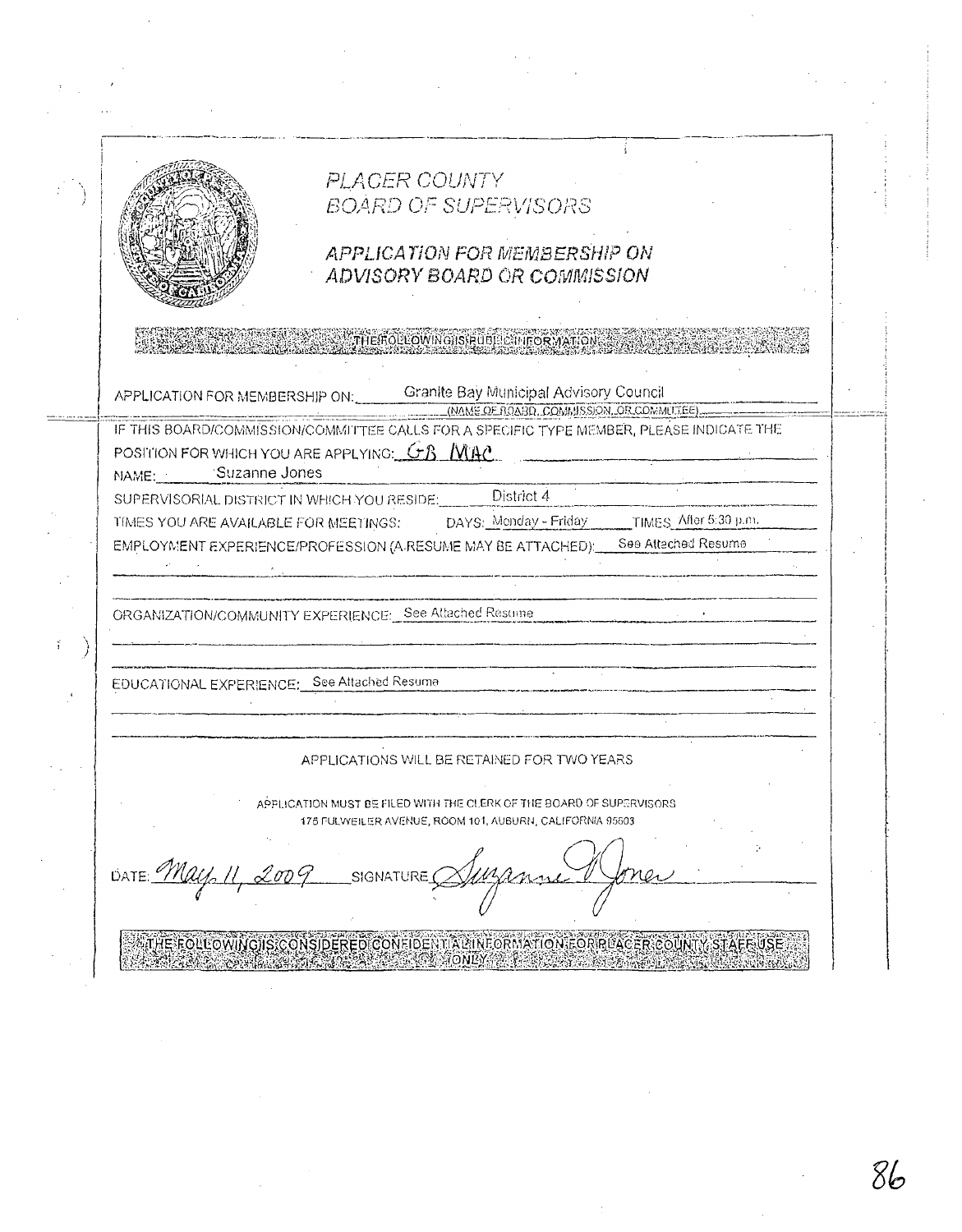- Prepared litigation binders
- Audited files for accounting purposes

## LAW STUDENT INTERN, MEDIATION PROGRAM; HUMAN RIGHTS/FAIR HOUSENO COMMISSION, CAROL MILLER JUSTICE CENTER, SACRAMENTO, CA 2003-2004

- Mediator in Small Claims Court assisting disputing parties reach mutual agreement
- Mediator in Unlawful Detainer Court, assist parties in landlord-tenant disputes
- $\bullet$ Secondary position: Advisor in Small Claims Advisory Clinic, providing assistance to litigants before and/or after appearing in Small Claims Court
- $\bullet$ Result of assisting disputing parties reach mutual agreements saved litigants in excess of \$120,000 over 9 month period.

## MANAGEMENT ANALYST; HO DIVISION, OFFICE of the PROGRAM MANAGER, SAUDI ARABIAN NATIONAL GUARD (OPM-SANG), KINGDOM OF SAUDI ARABIA 1997-2001

- Project coordinator for HQ Division manpower survey responsible to validate resource requirements and costs for HQ Division in Riyadh, Saudi Arabia for Dept of the Army
- Mariaged officer and enlisted efficiency reports, assisted in drafting and approval
- Analyst for the Deputy Program Manager and HO's Div, coordinated, researched and prepared the annual Program Master Plan to include all training programs and now equipment fielding being performed by the Program as part of the Foreign Military Sales (FMS) Contract
- Coordinated, researched and prepared various Command briefings for the Program Manager and Deputy Program Manager for presentation to numerous VIP's, including Chief of Staff of the Army, Deputy Commander in Chief, Central Command (DCINCENT), Political - military counselors, Defense Attaché and other General Officers
- Coordinated, prepared and edited the Quarterly Internal Program Review undating the status of the \$300 FMS contract between the U.S. and K.S.A., for presentation to the Program Manager, USASAC Commander and other General Officers
- Managed and evaluated several administrative staff  $\mathbf{o}$

## BUDGET ASSISTANT; COMPTROLLER DIRECTORATE, US MILITARY TRAINING MISSION, KINGDOM OF SAUDI ARABIA 1997

- Maintained automated commitment and obligation ledgers, transaction records for numerous military appropriated fund accounts
- Summarized data for presentation to the Program Budget Advisory Committee
- Provided information on procedures and guidelines applicable to Foreign Military Sales operations and maintenance and Security Assistance Organization funds
- Prepared year end reconciliation reports for all personally managed appropriated fund accounts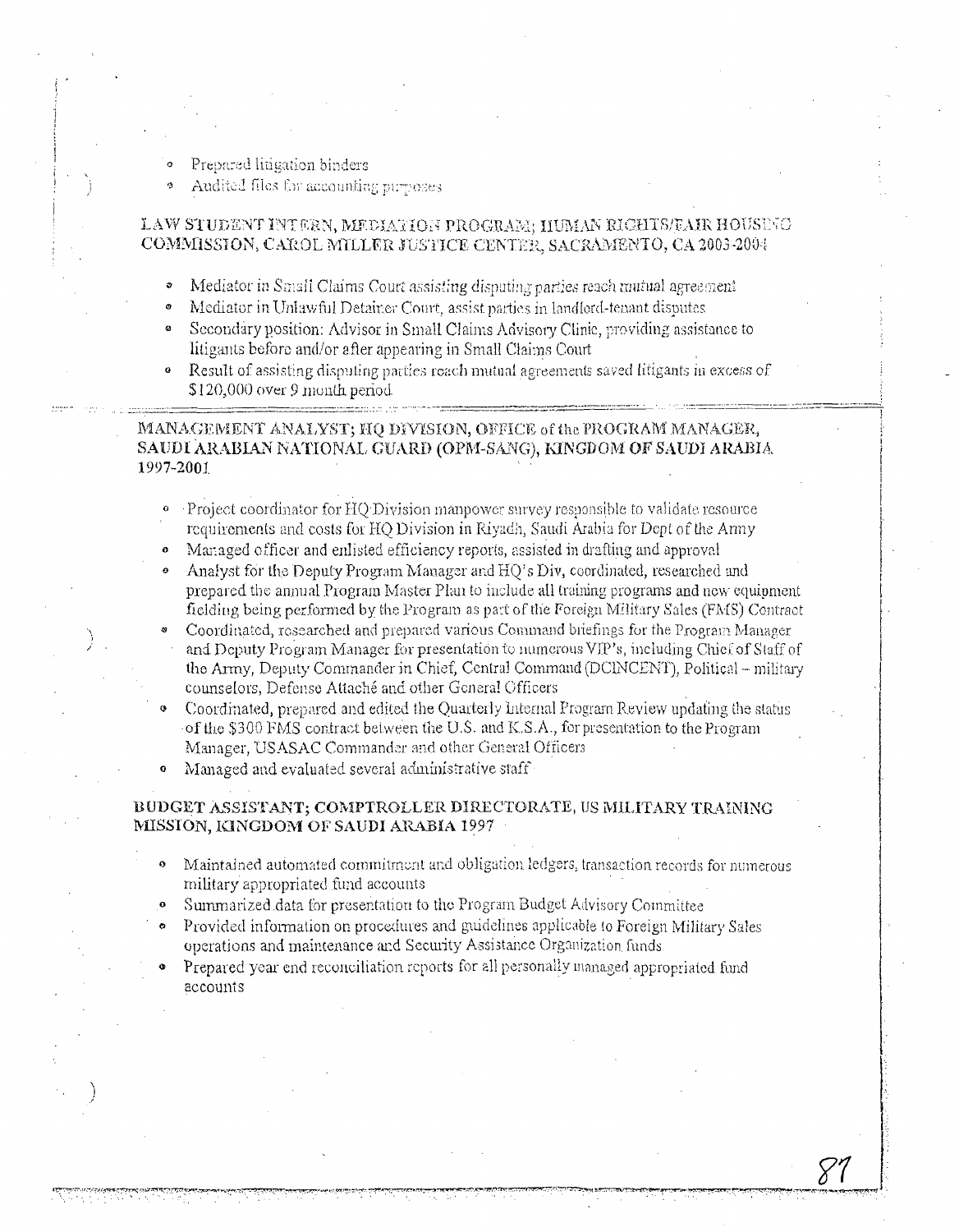# AWARDS AND PROFESSIONAL DEVELOPMENT

Member, Treelake Village Board of Directors 1994-1996 Member, CA State Bar Association, 2006 California State University Scholarship; Certificate of Achievement, 21<sup>st</sup> Support Command, US Army Europe;<br>Superior Performance Award, 2<sup>nd</sup> Region, CID; Candidate for the  $4<sup>th</sup>$  Congressional District, June, 2003 Leadership Development Course; Management Analysis Course The Brown Act Training

## **EDUCATION**

Lincoln Law School of Sacramento, CA Graduated May, 2005, J.D. CSUS, Sacramento, BA Biological Science (Concentration in Human Biology), Chemistry Minor USDA Graduate Courses: Program Analysis and Management Analysis Department of the Army, Civilian Personnel Development courses:

Management for Supervisors

Conflict Resolution and Equal Employment Opportunity Training

# PERSONAL REFERENCES ON REQUEST